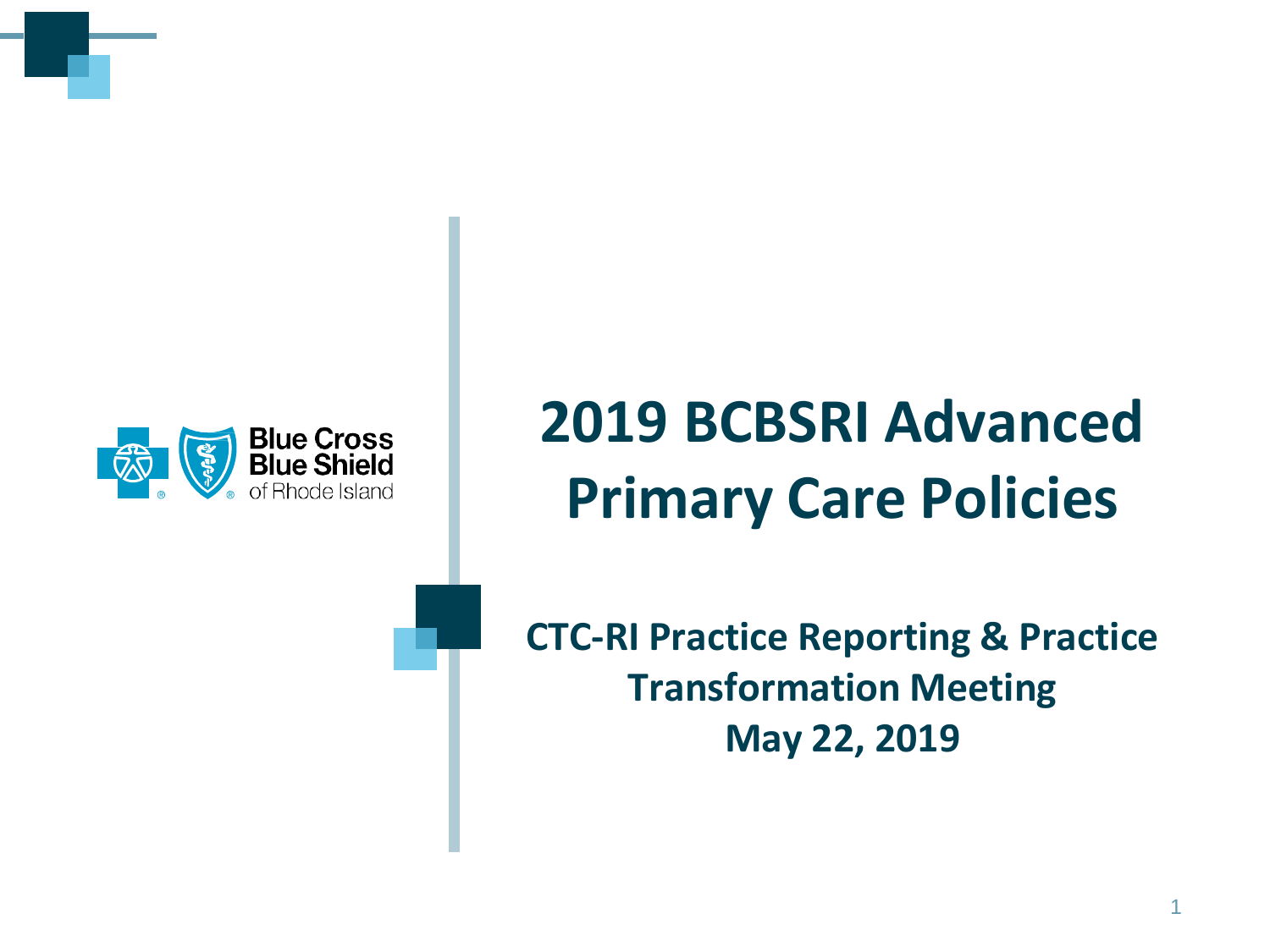## **Nurse Care Manager (NCM)/Care Coordinator (CC) Responsibilities**

- Provide primary case management services for identified high risk members, including assessment, care plan development, and member education;
- Act as a liaison between members, providers, community resources, and payers;
- Facilitate effective transitions of care through timely communication of necessary information for patient care and discharge planning;
- Coordinate, directly or with the clinical team, community resources for patients and caregivers;
- Conduct medication reconciliation as appropriate and communicate any needed adjustments to care team and providers;
- Support clinical gap-in-care closure;
- Document member engagement for high risk engagement reporting and care plan creation;
- Participate in patient-engagement training in accordance with Office of Health Insurance Commissioner (OHIC) guidelines. In addition, all NCMs/CCs are eligible to complete BCBSRI Care Fundamentals training for practices recognized as a PCMH;
- Support full population management across attributed patient panel, to include emerging risk and wellness promotion initiatives (e.g. tobacco cessation, chronic condition management, exercise promotion)

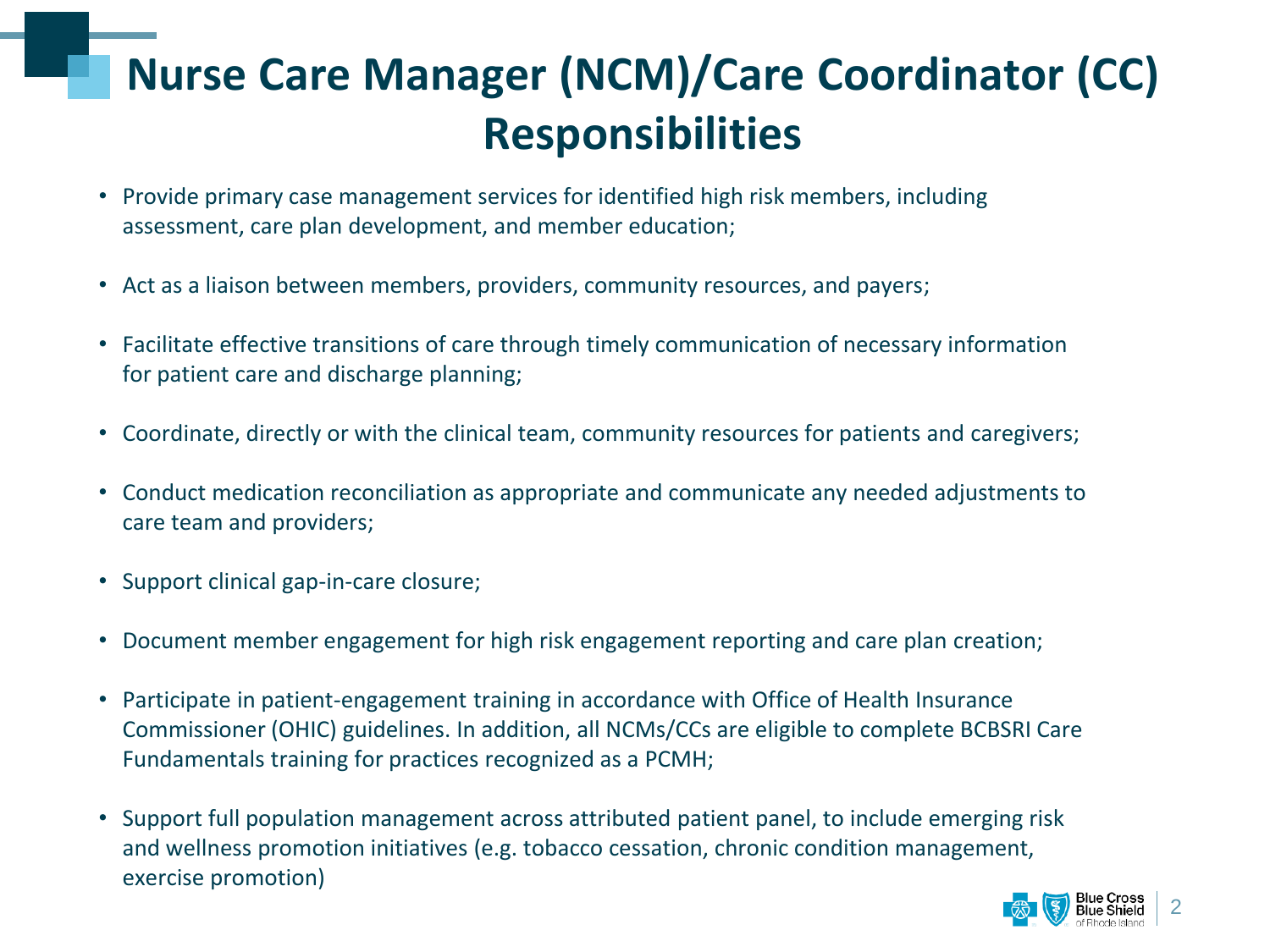### **Patient Engagement Requirements**

- Practices will be measured on their ability to complete transitions of care (TRC) interventions for patients post-discharge from a hospital or SNF
- 2019 will be a baseline measurement year to determine TRC performance targets moving forward
- Practices are expected to manage their identified high risk members at current engagement rates, but will no longer be required to submit quarterly engagement reports to BCBSRI
	- BCBSRI may request information on the engagement of high risk and high cost claimants in response to NCQA and/or employer/business needs

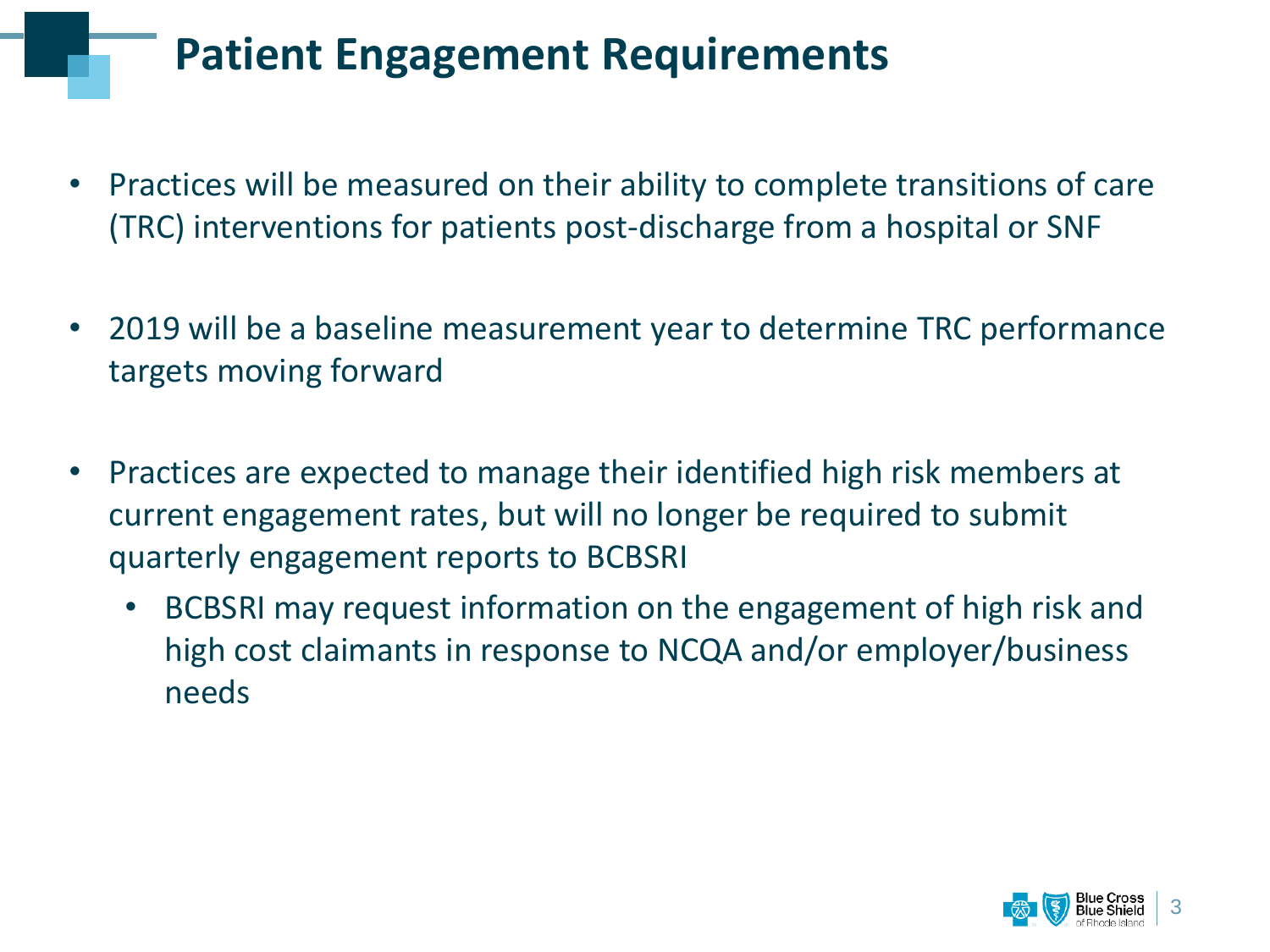#### **Transitions of Care**



The TRC measure assesses the percentage of discharges for members age 18 or older who had each of four reported indicators during the measurement year. This measure applies to Medicare members only but the practice should follow the same workflow for all patients.

TRC services should be provided after the patient is discharged from one of these settings:

- •Inpatient acute care hospital
- •Inpatient psychiatric hospital •Skilled nursing facility (SNF)
- •Long-term care Hospital
- •Inpatient rehabilitation facility
- 

**Notification of Inpatient Admission-** Documentation must include evidence of receipt of notification of inpatient admission on the day of admission or the following day.

**WHAT YOU NEED TO DO:** The communication from the facility must be received on the day of admission or the following day. The notification should be scanned into the medical record with the date it was received.

**Receipt of Discharge Information-** Documentation of receipt of discharge information on the day of discharge or the following day**.**



3.

4.

1.

**WHAT YOU NEED TO DO:** The communication from the facility must be received on the day of discharge or the following day. The notification should be scanned into the medical record with the date it was received. Be sure the following information is included:

•The practitioner responsible for the member's care during the inpatient stay.

- Procedures or treatment provided.
- Diagnoses at discharge.
- •Current medication list(including allergies). •Testing results, or documentation of pending tests or no tests pending.
- Instructions for patient care.

**Patient Engagement After Inpatient Discharge-** Documentation of patient engagement(e.g., office visits, visits to the home, or telehealth) provided within 30 days after discharge. Do not include patient engagement that occurs on the date of discharge.

**WHAT YOU NEED TO DO:** PCP should call the patient at notification of discharge to schedule an appointment. Ideally the patient should be seen within 14 days, however, they must be seen within 30 days of discharge.

**Medication Reconciliation Post-Discharge-** Medication reconciliation conducted by a prescribing practitioner, clinical pharmacist or registered nurse, as documented through either administrative data or medical record reviewon the date of discharge through 30 days after discharge (31 total days).

**WHAT YOU NEED TO DO:** The medication reconciliation should be completed in person or telephonically within 30 days after discharge. Documentation in the medical record must include evidence of medication reconciliation and the date when it was performed.

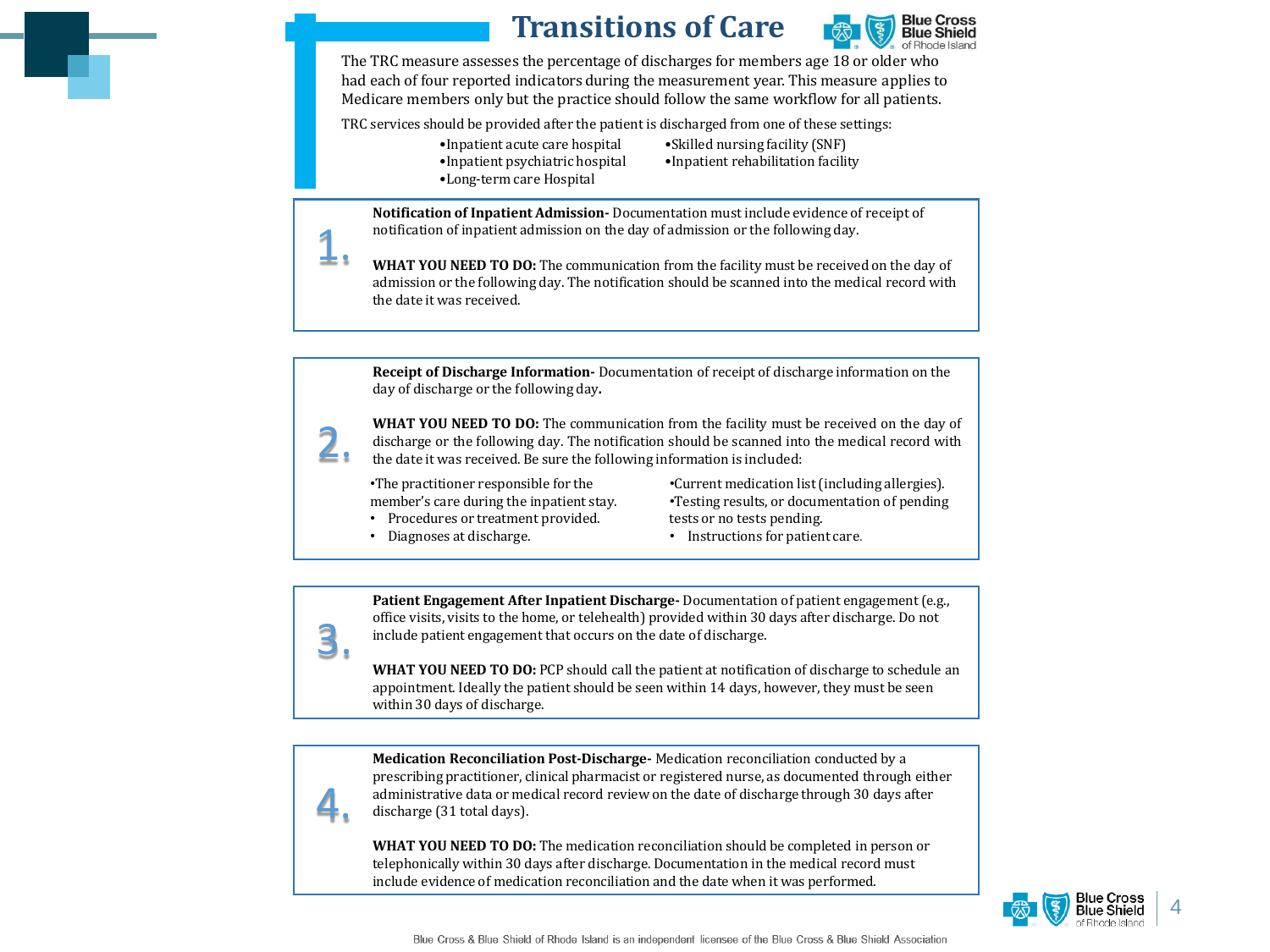



This workflow will help successfully implement TRC in your practice.



Hospital notifies PCP of discharge on the day of discharge or the following day.



PCP receives notification **and enters itinto medical record with the date received.**

PCP calls patient within 2 days of discharge to **schedule an appointment.**

**Tips for your practice**

Complete **encounter** and complete **medication reconciliation within 30 days of discharge.**

**TRC Coding for Medicare Members**

| <b>Face-to-face Encounter</b>               | <b>Visit Codes</b>                          | Having trouble getting admission and discharge<br>notifications from the hospitals? Work with the<br>hospitals to figure out the most efficient way to<br>communicate for both parties. Reach out to BCBSRI if<br>you need assistance. |
|---------------------------------------------|---------------------------------------------|----------------------------------------------------------------------------------------------------------------------------------------------------------------------------------------------------------------------------------------|
| Patient seen within 7 days<br>of discharge  | $99496$ – med rec<br>included               |                                                                                                                                                                                                                                        |
| Patient seen within 14 days<br>of discharge | $99495$ – med rec<br>included               | A telemedicine phone call is sometimes sufficient for<br>the encounter. The medication reconciliation can also<br>be completed telephonically.                                                                                         |
| Patient seen within 30 days<br>of discharge | 99201-99215&<br>1111F with \$0.00<br>charge | If you are using a received stamp, make sure the date<br>on the stamp matches the date the notification was<br>actually received from the hospital. Any other later<br>dates on the notification will result in noncompliance.         |

PQIP medical record submissions may be emailed to [PQIP@bcbsri.org](mailto:PQIP@bcbsri.org) or faxed to Quality Analytics at (401) 459-5567. If faxing, please write PQIP on the cover sheet. If you have questions or need clarification, email **[QualityHEDIS@bcbsri.org](mailto:QualityHEDIS@bcbsri.org)** or call (401)459-1005.



Blue Cross & Blue Shield of Rhode Island is an independent licensee of the Blue Cross & Blue Shield Association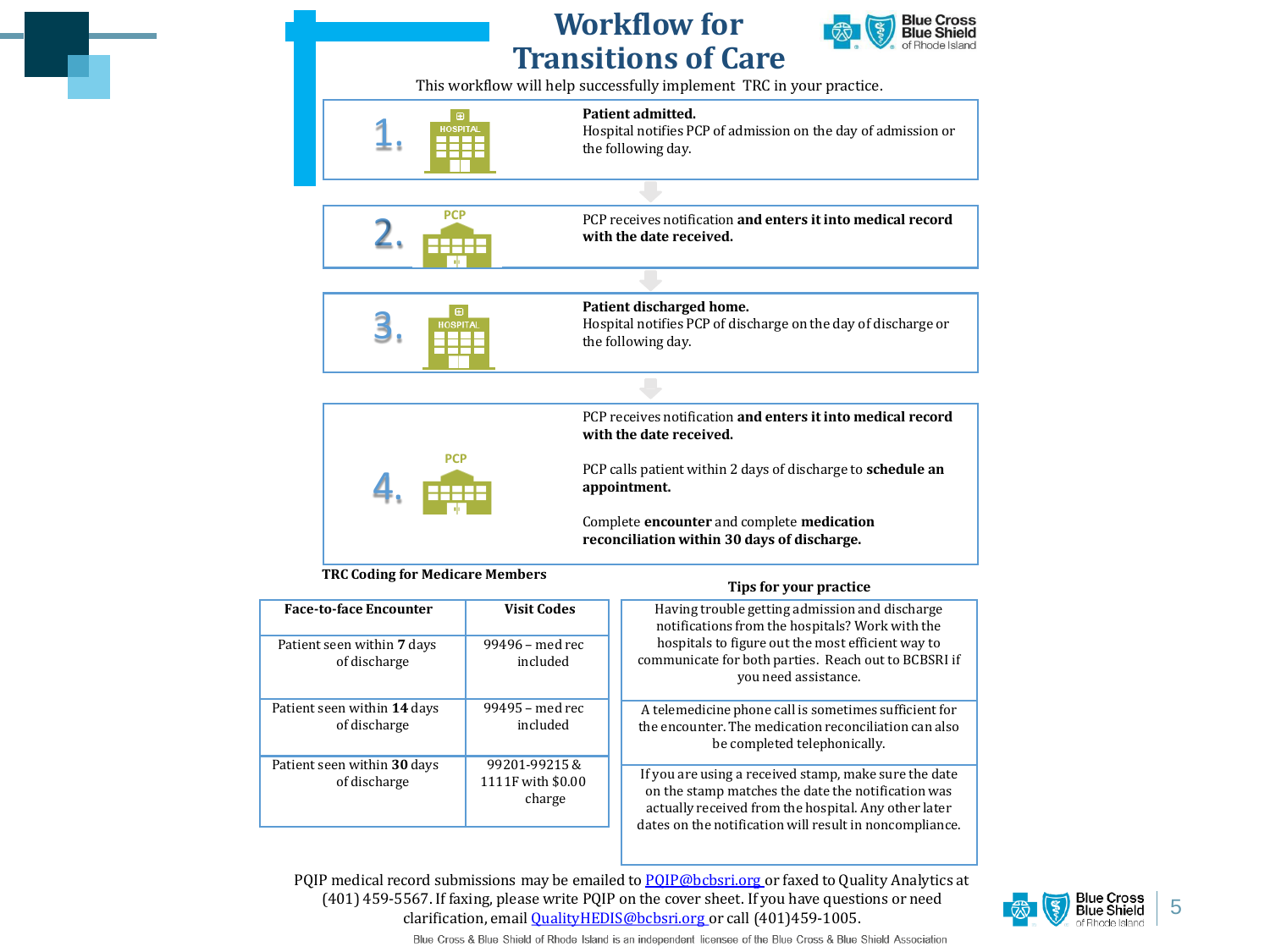**Provider Access Reporting**

All practices (or systems of care on behalf of practices) will be required to submit quarterly access reports.

Report Details:

- **New patient access**: All active providers, indication of accepting new patients, and time to next new patient appointment if applicable
- **Existing patient access**: All active providers, time to 3rd next available well-visit and sick-visit appointment for existing patients

Due Dates:

• January 20, April 20, July 20, October 20

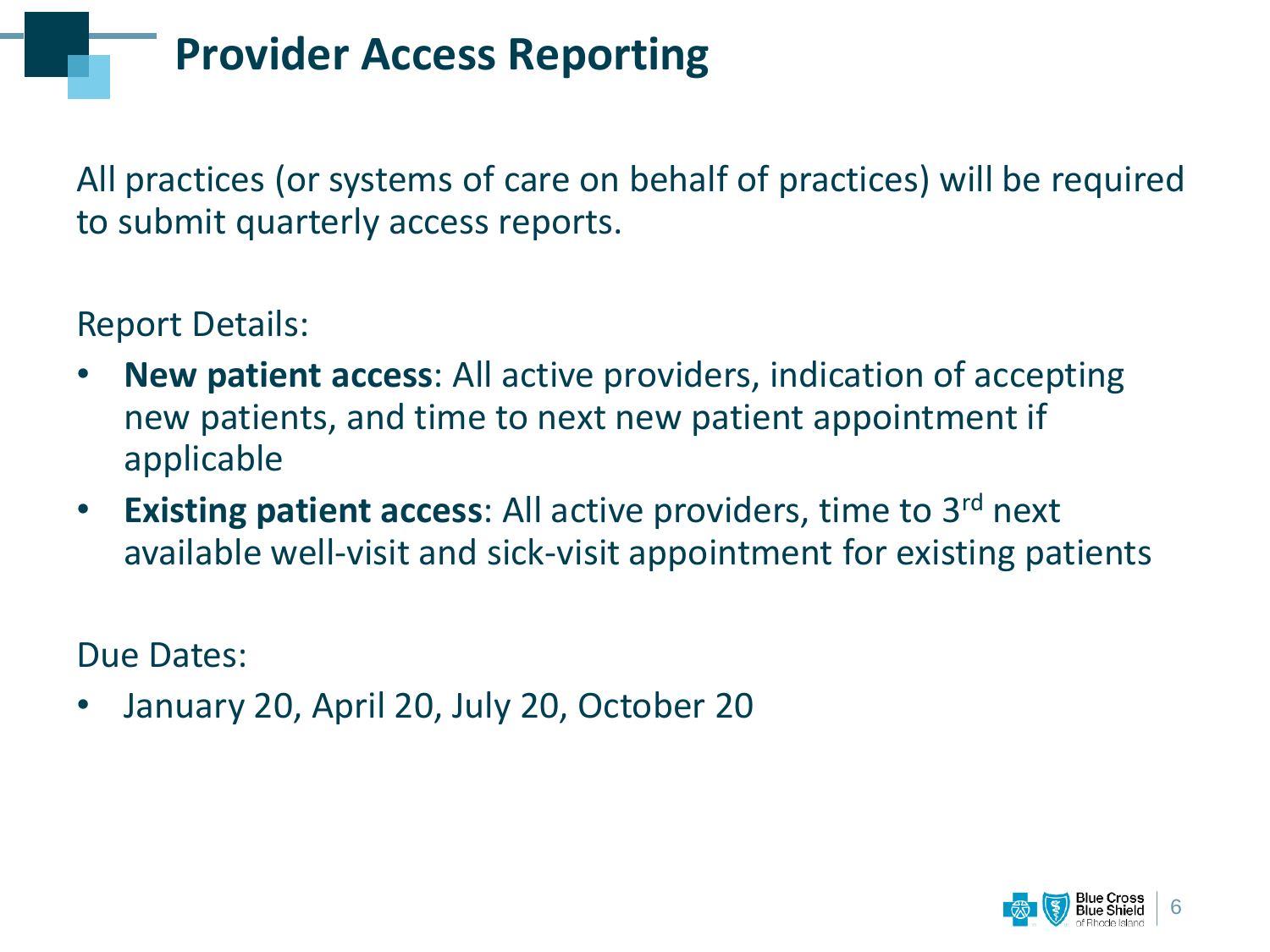### **Quality Improvement**

In support of high quality healthcare measurement, PCMH and SOC practices participate in applicable PCP quality improvement programs

These may include:

- Consumer Assessment of Healthcare Providers and Systems (CAHPS),
	- including providing patient level information as requested, educating patients on the survey process and timeframes, and encouraging participation;
- Annual participation in the PCP Quality Incentive Program (PQIP), to promote clinical gap closure
- Additional quality reporting as required by an active contract
- OHIC required quality improvement initiatives and reporting